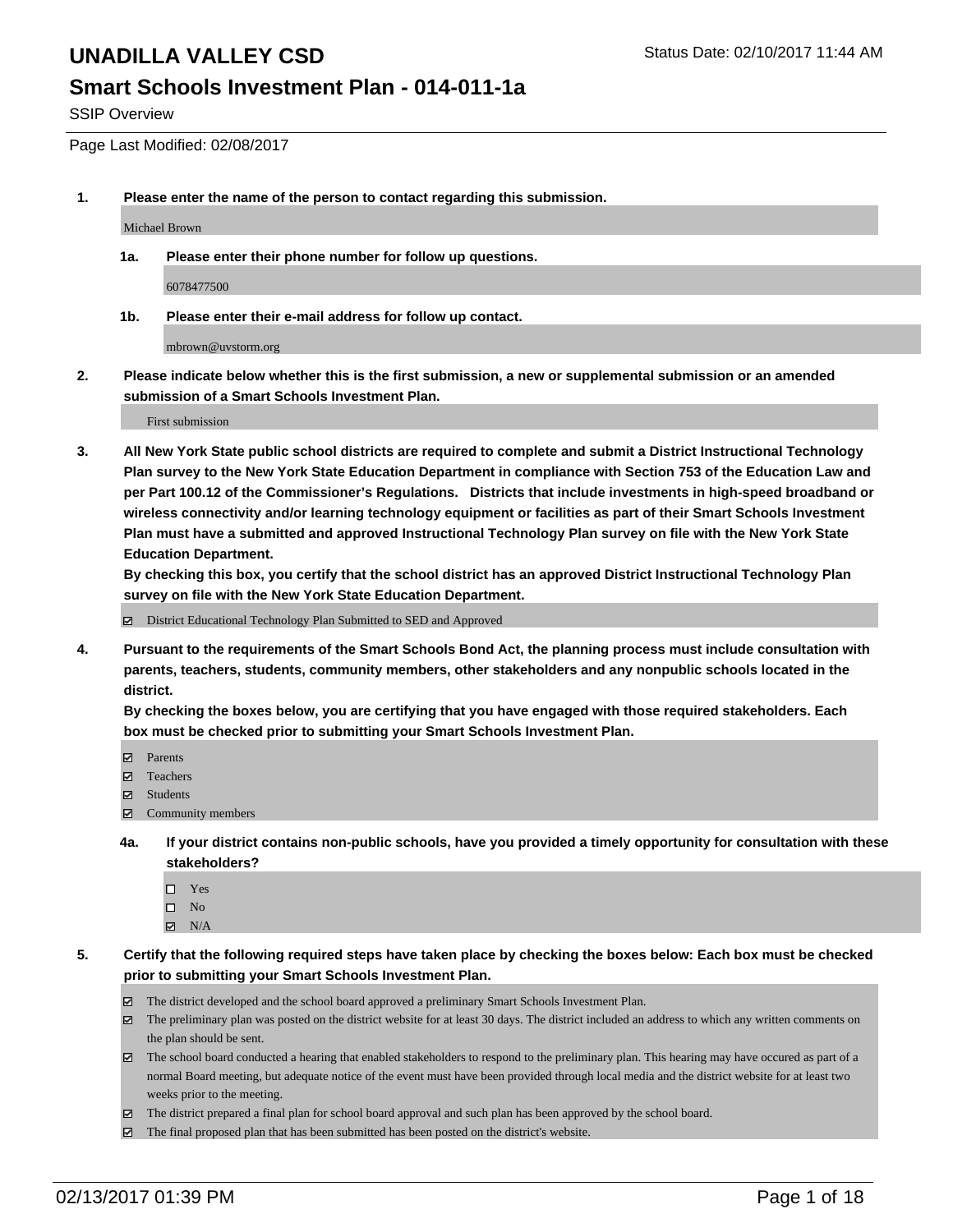### **Smart Schools Investment Plan - 014-011-1a**

SSIP Overview

Page Last Modified: 02/08/2017

**5a. Please upload the proposed Smart Schools Investment Plan (SSIP) that was posted on the district's website, along with any supporting materials. Note that this should be different than your recently submitted Educational Technology Survey. The Final SSIP, as approved by the School Board, should also be posted on the website and remain there during the course of the projects contained therein.**

Smart Schools Investment Plan-High Tech Security Features.docx

**5b. Enter the webpage address where the final Smart Schools Investment Plan is posted. The Plan should remain posted for the life of the included projects.**

www.uvstorm.org

**6. Please enter an estimate of the total number of students and staff that will benefit from this Smart Schools Investment Plan based on the cumulative projects submitted to date.**

1,010

- **7. An LEA/School District may partner with one or more other LEA/School Districts to form a consortium to pool Smart Schools Bond Act funds for a project that meets all other Smart School Bond Act requirements. Each school district participating in the consortium will need to file an approved Smart Schools Investment Plan for the project and submit a signed Memorandum of Understanding that sets forth the details of the consortium including the roles of each respective district.**
	- $\Box$  The district plans to participate in a consortium to partner with other school district(s) to implement a Smart Schools project.
- **8. Please enter the name and 6-digit SED Code for each LEA/School District participating in the Consortium.**

| <b>Partner LEA/District</b> | <b>ISED BEDS Code</b> |
|-----------------------------|-----------------------|
| (No Response)               | (No Response)         |

**9. Please upload a signed Memorandum of Understanding with all of the participating Consortium partners.**

(No Response)

**10. Your district's Smart Schools Bond Act Allocation is:**

\$1,296,682

**11. Enter the budget sub-allocations by category that you are submitting for approval at this time. If you are not budgeting SSBA funds for a category, please enter 0 (zero.) If the value entered is \$0, you will not be required to complete that survey question.**

|                                       | Sub-        |
|---------------------------------------|-------------|
|                                       | Allocations |
| <b>School Connectivity</b>            | 815,500     |
| Connectivity Projects for Communities | 0           |
| Classroom Technology                  |             |
| Pre-Kindergarten Classrooms           |             |
| Replace Transportable Classrooms      |             |
| High-Tech Security Features           | 176,000     |
| Totals:                               | 991,500     |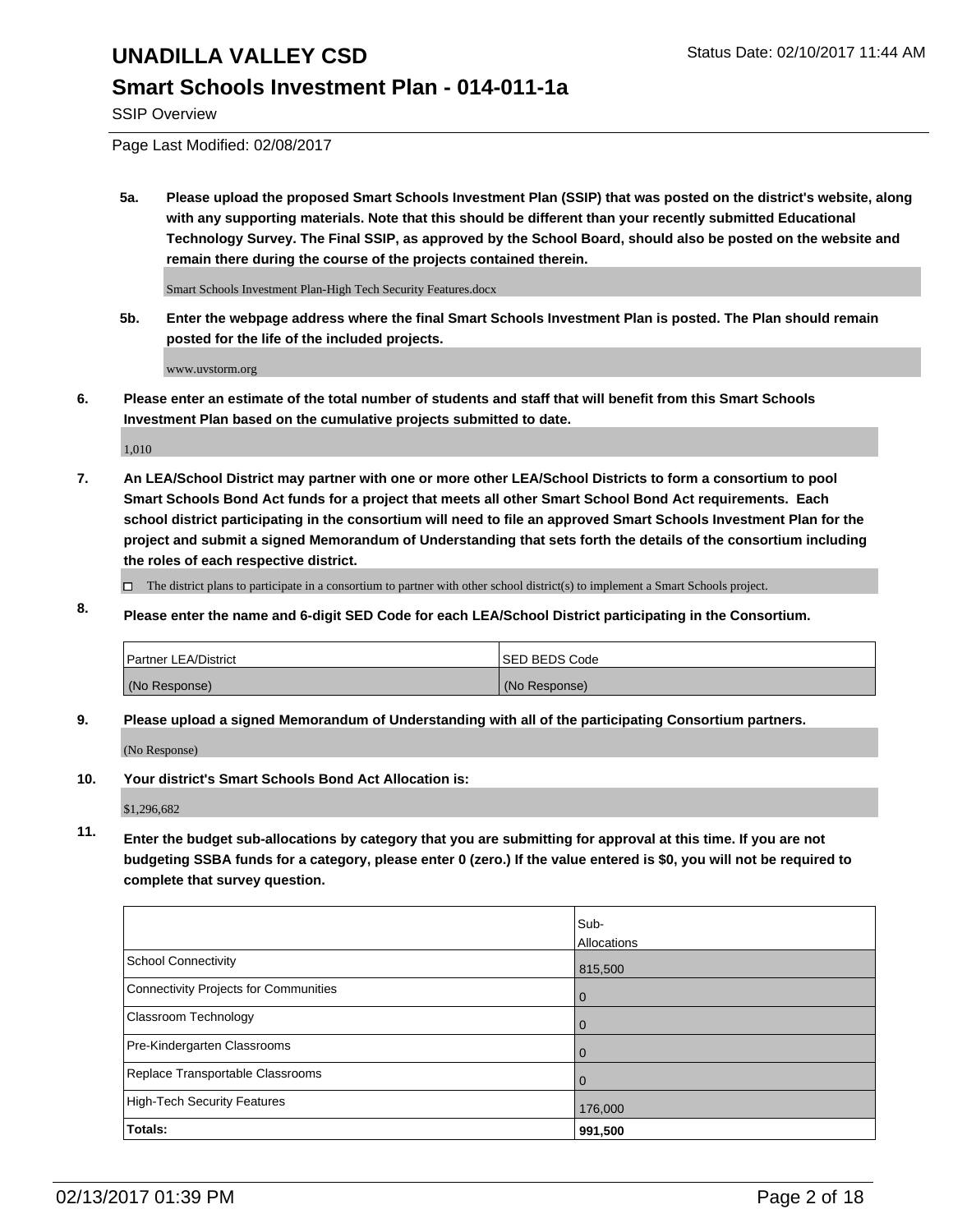### **Smart Schools Investment Plan - 014-011-1a**

School Connectivity

Page Last Modified: 01/19/2017

- **1. In order for students and faculty to receive the maximum benefit from the technology made available under the Smart Schools Bond Act, their school buildings must possess sufficient connectivity infrastructure to ensure that devices can be used during the school day. Smart Schools Investment Plans must demonstrate that:**
	- **sufficient infrastructure that meets the Federal Communications Commission's 100 Mbps per 1,000 students standard currently exists in the buildings where new devices will be deployed, or**
	- **is a planned use of a portion of Smart Schools Bond Act funds, or**
	- **is under development through another funding source.**

**Smart Schools Bond Act funds used for technology infrastructure or classroom technology investments must increase the number of school buildings that meet or exceed the minimum speed standard of 100 Mbps per 1,000 students and staff within 12 months. This standard may be met on either a contracted 24/7 firm service or a "burstable" capability. If the standard is met under the burstable criteria, it must be:**

**1. Specifically codified in a service contract with a provider, and**

**2. Guaranteed to be available to all students and devices as needed, particularly during periods of high demand, such as computer-based testing (CBT) periods.**

#### **Please describe how your district already meets or is planning to meet this standard within 12 months of plan submission.**

Currently the Unadilla Valley network infrastructure meets the required speed of 100mbps per 1,000 students. The district data network wired and wireless will be upgraded. This includes but, is not limited to, upgrading the existing wiring infrastructure to Cat 6 conductors to serve all wired jacks and the wireless acess points, upgrading the associated patch panels at the data closets and all data (RJ-45 jacks)outlets. The existing fiber backbone will be upgraded to OM3 type fiber (minimum) to support 10 Gb bandwidth. the associated Fiber patch panels at all data closets will be upgraded as well. New Network switches will be provided at the MDF and IDF closets to distribute and serve the upgraded network and added connection points. New Wireless access appliances will be provided at the wireless access points throughout to provide a robust , controlled and managed wireless network

- **1a. If a district believes that it will be impossible to meet this standard within 12 months, it may apply for a waiver of this requirement, as described on the Smart Schools website. The waiver must be filed and approved by SED prior to submitting this survey.**
	- □ By checking this box, you are certifying that the school district has an approved waiver of this requirement on file with the New York State Education Department.

### **2. Connectivity Speed Calculator (Required)**

|                         | l Number of<br>Students | Multiply by<br>100 Kbps | Divide by 1000 Current Speed<br>to Convert to<br>Required<br>Speed in Mb | lin Mb | <b>I</b> Expected<br>Speed to be<br>Attained Within   Required<br>12 Months | Expected Date<br><b>When</b><br>Speed Will be<br><b>Met</b> |
|-------------------------|-------------------------|-------------------------|--------------------------------------------------------------------------|--------|-----------------------------------------------------------------------------|-------------------------------------------------------------|
| <b>Calculated Speed</b> | 841                     | 84.100                  | 84                                                                       | 1000   | 1000                                                                        | <b>Currently Met</b>                                        |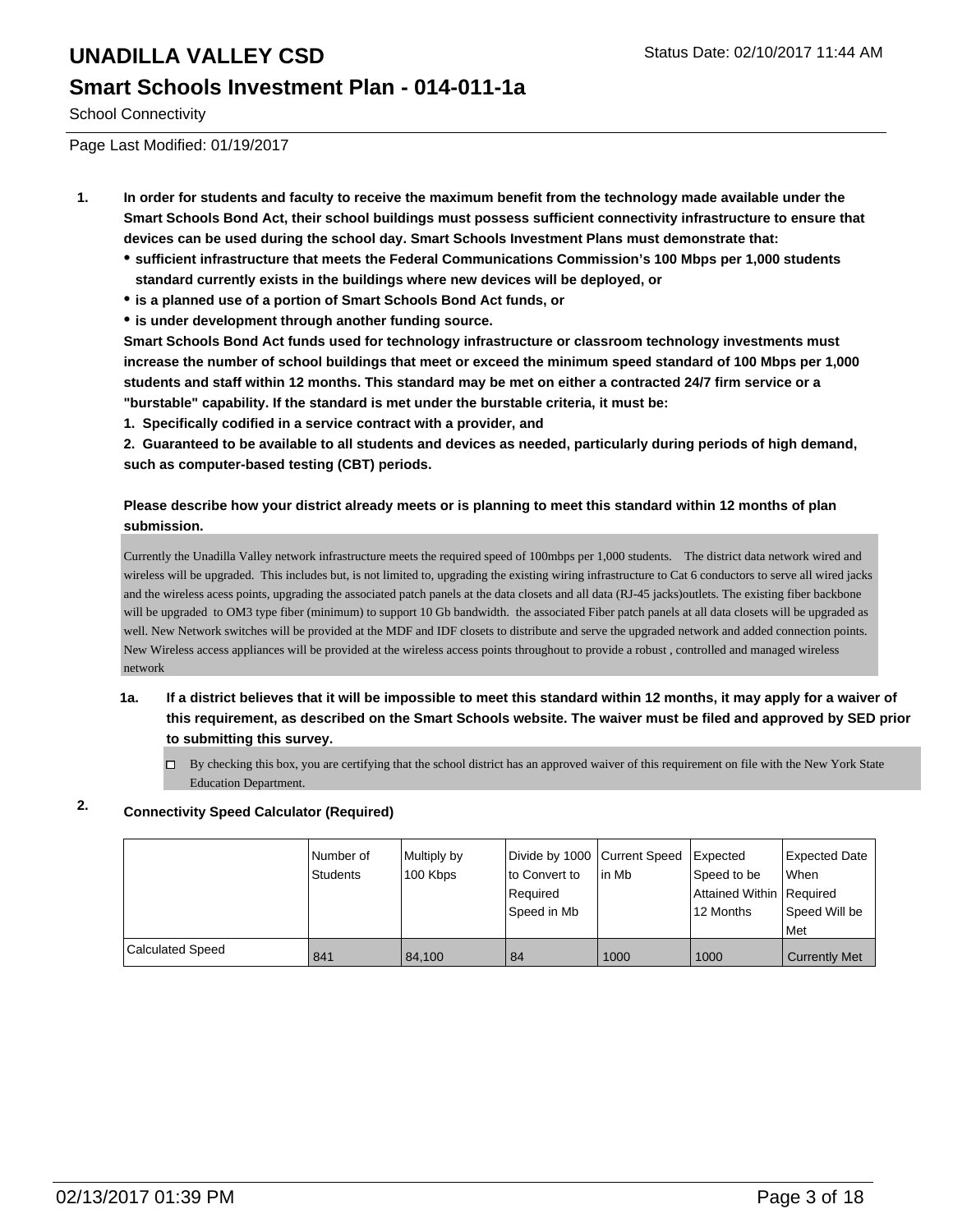### **Smart Schools Investment Plan - 014-011-1a**

School Connectivity

Page Last Modified: 01/19/2017

#### **3. Describe how you intend to use Smart Schools Bond Act funds for high-speed broadband and/or wireless connectivity projects in school buildings.**

The district data network wired and wireless will be upgraded. This includes but, is not limited to, upgrading the existing wiring infrastructure to Cat 6 conductors to serve all wired jacks and the wireless access points, upgrading the associated patch panels at the data closets and all data (RJ-45 jacks)outlets. The existing fiber backbone will be upgraded to OM3 type fiber (minimum) to support 10 Gb bandwidth. The associated Fiber patch panels at all data closets will be upgraded as well. New Network switches will be provided at the MDF and IDF closets to distribute and serve the upgraded network and added connection points. New Wireless access appliances will be provided at the wireless access points throughout to provide a robust , controlled and managed wireless network.

Data conductors and Terminations includes the cost of the contractor furnishing and installing Cat. 6 conductors, Cat. 6 jacks, testing, labeling, and mounting in patch panels and faceplates. Cable test reports to be submitted as part of project closeout.

Data Conductors and Terminations cost per item = \$1.80

Each raceway teacher station will include the contractor furnishing and installing an approximate 8-10 ft. vertical length of two-section metallic raceway (similar to Wiremold 4000) with fittings and covers to include two 20-Amp duplex receptacles, faceplates, and adapters for hard-wired data outlets and media connections from Smartboards and/or projectors to the teacher workstations.

**4. Describe the linkage between the district's District Instructional Technology Plan and the proposed projects. (There should be a link between your response to this question and your response to Question 1 in Part E. Curriculum and Instruction "What are the district's plans to use digital connectivity and technology to improve teaching and learning?)**

Goal #2 from the District Technology Plan: To encourage teachers, administrators, and support staff to continuously use the technology for improving the teaching/learning process and student achievement.

This project will enable Unadilla Valley Central School to continue to expand our use of online resources. For example, Engage NY, IXL, Castle Learning, Discovery Learning, e-books, etc. All students in grades 6 through 12 will be using tablets as part of their instruction; upgrading our backbone, servers, and wireless will improve student connectivity throughout the district and allow the district to implement our Learning Management System.

**5. If the district wishes to have students and staff access the Internet from wireless devices within the school building, or in close proximity to it, it must first ensure that it has a robust Wi-Fi network in place that has sufficient bandwidth to meet user demand.**

**Please describe how you have quantified this demand and how you plan to meet this demand.**

We plan to upgrade the district data network infrastructure as outlined in the response to question 3 above.

**6. As indicated on Page 5 of the guidance, the Office of Facilities Planning will have to conduct a preliminary review of all capital projects, including connectivity projects.**

**Please indicate on a separate row each project number given to you by the Office of Facilities Planning.**

| <b>Project Number</b> |  |
|-----------------------|--|
| 08-10-03-04-0-014-011 |  |

**7. Certain high-tech security and connectivity infrastructure projects may be eligible for an expedited review process as determined by the Office of Facilities Planning.**

**Was your project deemed eligible for streamlined review?**

No

**8. Include the name and license number of the architect or engineer of record.**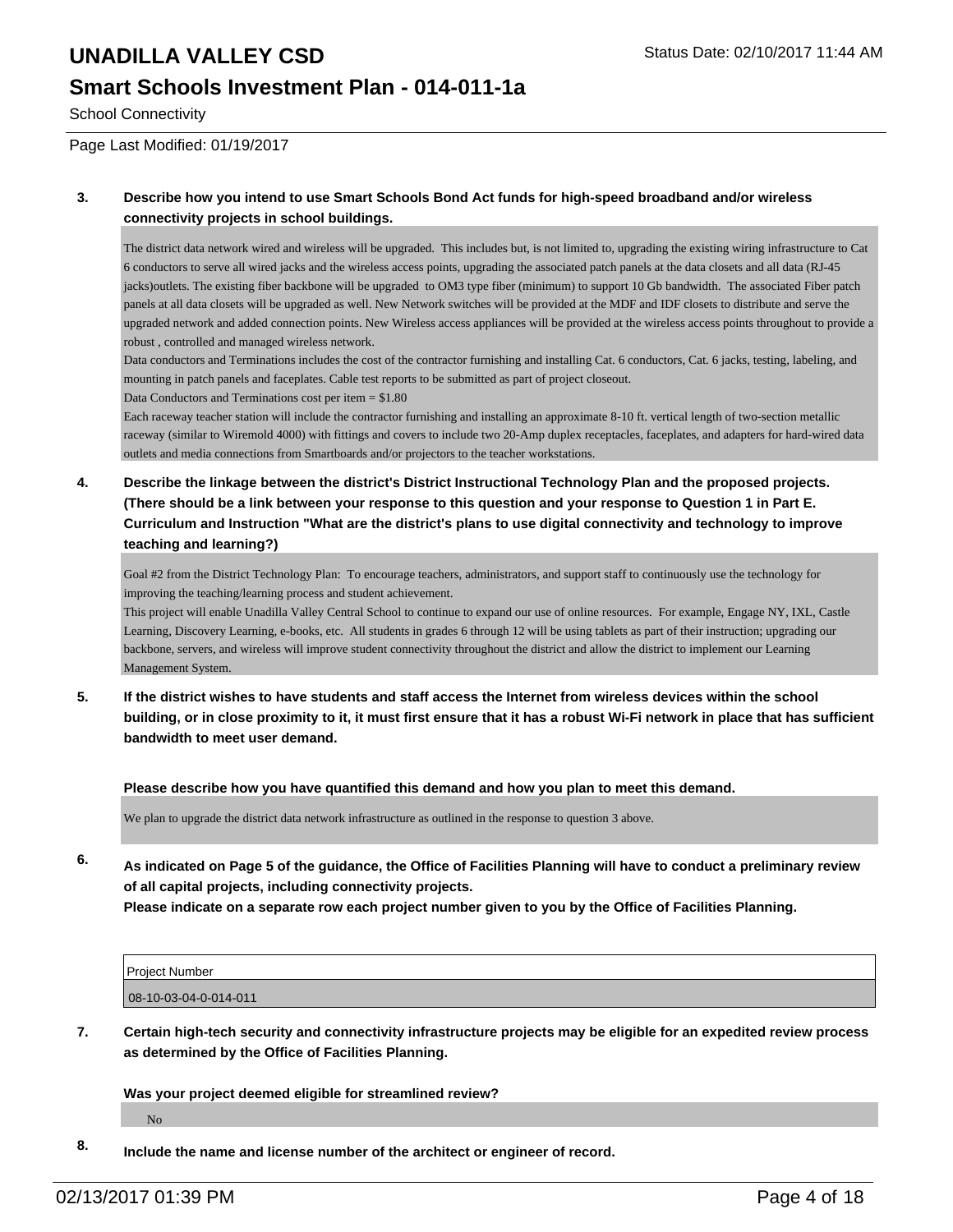#### **Smart Schools Investment Plan - 014-011-1a**

School Connectivity

Page Last Modified: 01/19/2017

| <i>Name</i>       | License Number |
|-------------------|----------------|
| Jason C. Benedict | 312211         |

#### **9. If you are submitting an allocation for School Connectivity complete this table. Note that the calculated Total at the bottom of the table must equal the Total allocation for this category that you entered in the SSIP Overview overall budget.**

|                                            | Sub-<br>Allocation |
|--------------------------------------------|--------------------|
| Network/Access Costs                       | 233,500            |
| <b>Outside Plant Costs</b>                 | $\bf{0}$           |
| School Internal Connections and Components | 487,000            |
| Professional Services                      | 75,000             |
| Testing                                    | 20,000             |
| <b>Other Upfront Costs</b>                 | 0                  |
| <b>Other Costs</b>                         | 0                  |
| Totals:                                    | 815,500            |

**10. Please detail the type, quantity, per unit cost and total cost of the eligible items under each sub-category. This is especially important for any expenditures listed under the "Other" category. All expenditures must be eligible for tax-exempt financing to be reimbursed through the SSBA. Sufficient detail must be provided so that we can verify this is the case. If you have any questions, please contact us directly through smartschools@nysed.gov. NOTE: Wireless Access Points should be included in this category, not under Classroom Educational Technology, except those that will be loaned/purchased for nonpublic schools.**

| Select the allowable expenditure<br>type.<br>Repeat to add another item under<br>each type. | Item to be purchased             | Quantity | Cost per Item  | <b>Total Cost</b> |
|---------------------------------------------------------------------------------------------|----------------------------------|----------|----------------|-------------------|
| Network/Access Costs                                                                        | <b>Wireless Access Points</b>    | 138      | 750            | 103,500           |
| <b>Connections/Components</b>                                                               | Cable Tray                       | 2,000    | 16             | 32,000            |
| Network/Access Costs                                                                        | <b>Network Switches</b>          | 26       | 5,000          | 130,000           |
| <b>Connections/Components</b>                                                               | Data Connectors and Terminations | 200,000  | $\overline{2}$ | 360,000           |
| Connections/Components                                                                      | <b>Branch Circuiting</b>         | 10,000   | 5              | 50,000            |
| <b>Connections/Components</b>                                                               | Raceways-Teacher Stations        | 300      | 150            | 45,000            |
| <b>Professional Services</b>                                                                | A/E Fees                         |          | 75,000         | 75,000            |
| <b>Testing</b>                                                                              | Connection/Cable testing         |          | 20,000         | 20,000            |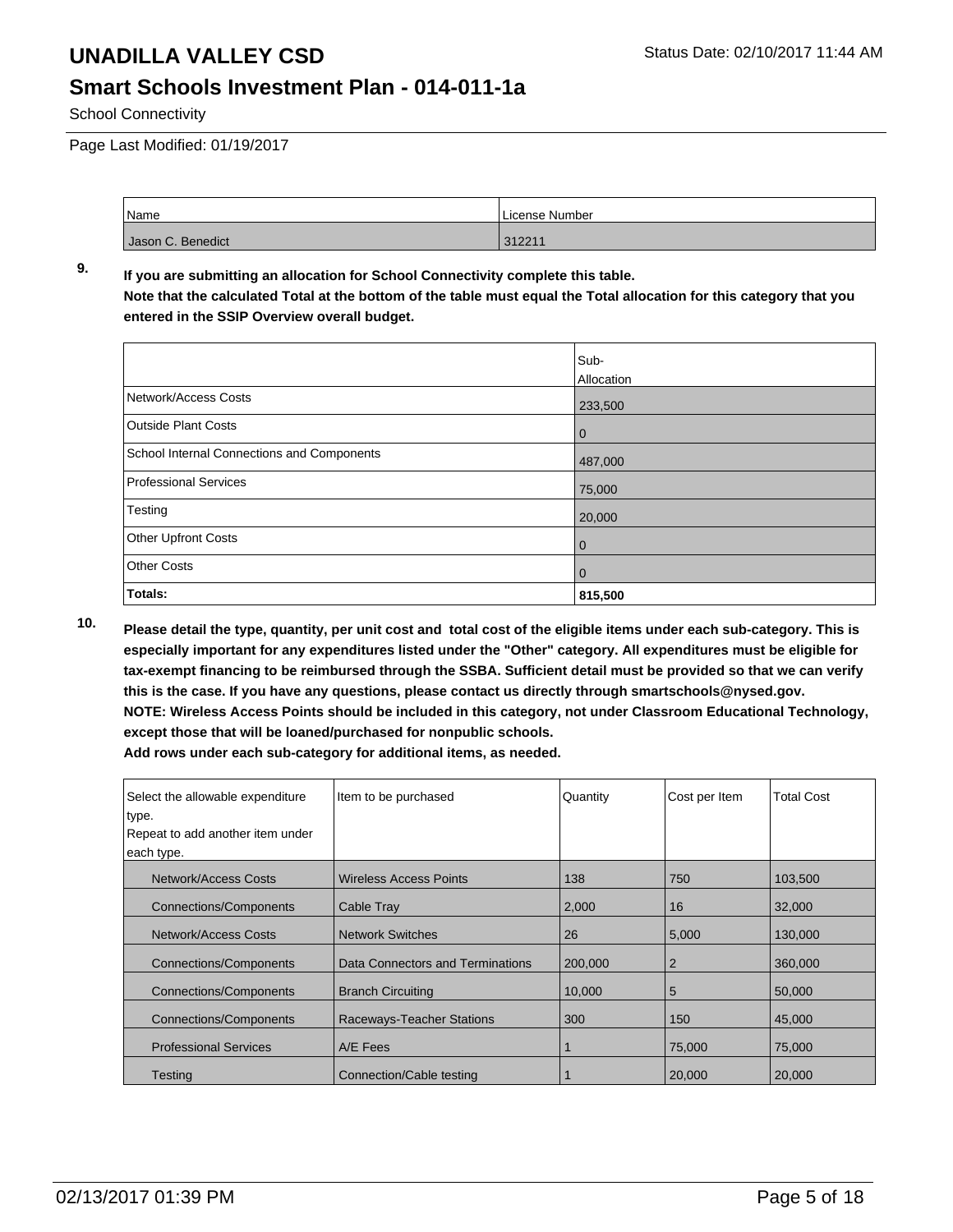### **Smart Schools Investment Plan - 014-011-1a**

Community Connectivity (Broadband and Wireless)

Page Last Modified: 07/14/2016

**1. Describe how you intend to use Smart Schools Bond Act funds for high-speed broadband and/or wireless connectivity projects in the community.**

(No Response)

**2. Please describe how the proposed project(s) will promote student achievement and increase student and/or staff access to the Internet in a manner that enhances student learning and/or instruction outside of the school day and/or school building.**

(No Response)

**3. Community connectivity projects must comply with all the necessary local building codes and regulations (building and related permits are not required prior to plan submission).**

 $\Box$  I certify that we will comply with all the necessary local building codes and regulations.

**4. Please describe the physical location of the proposed investment.**

(No Response)

**5. Please provide the initial list of partners participating in the Community Connectivity Broadband Project, along with their Federal Tax Identification (Employer Identification) number.**

| <b>Project Partners</b> | <b>IFederal ID#</b> |
|-------------------------|---------------------|
| (No Response)           | (No Response)       |

**6. If you are submitting an allocation for Community Connectivity, complete this table. Note that the calculated Total at the bottom of the table must equal the Total allocation for this category that you entered in the SSIP Overview overall budget.**

|                                    | Sub-Allocation |
|------------------------------------|----------------|
| Network/Access Costs               | (No Response)  |
| <b>Outside Plant Costs</b>         | (No Response)  |
| <b>Tower Costs</b>                 | (No Response)  |
| <b>Customer Premises Equipment</b> | (No Response)  |
| <b>Professional Services</b>       | (No Response)  |
| Testing                            | (No Response)  |
| <b>Other Upfront Costs</b>         | (No Response)  |
| <b>Other Costs</b>                 | (No Response)  |
| Totals:                            | 0              |

**7. Please detail the type, quantity, per unit cost and total cost of the eligible items under each sub-category. This is especially important for any expenditures listed under the "Other" category. All expenditures must be capital-bond eligible to be reimbursed through the SSBA. If you have any questions, please contact us directly through smartschools@nysed.gov.**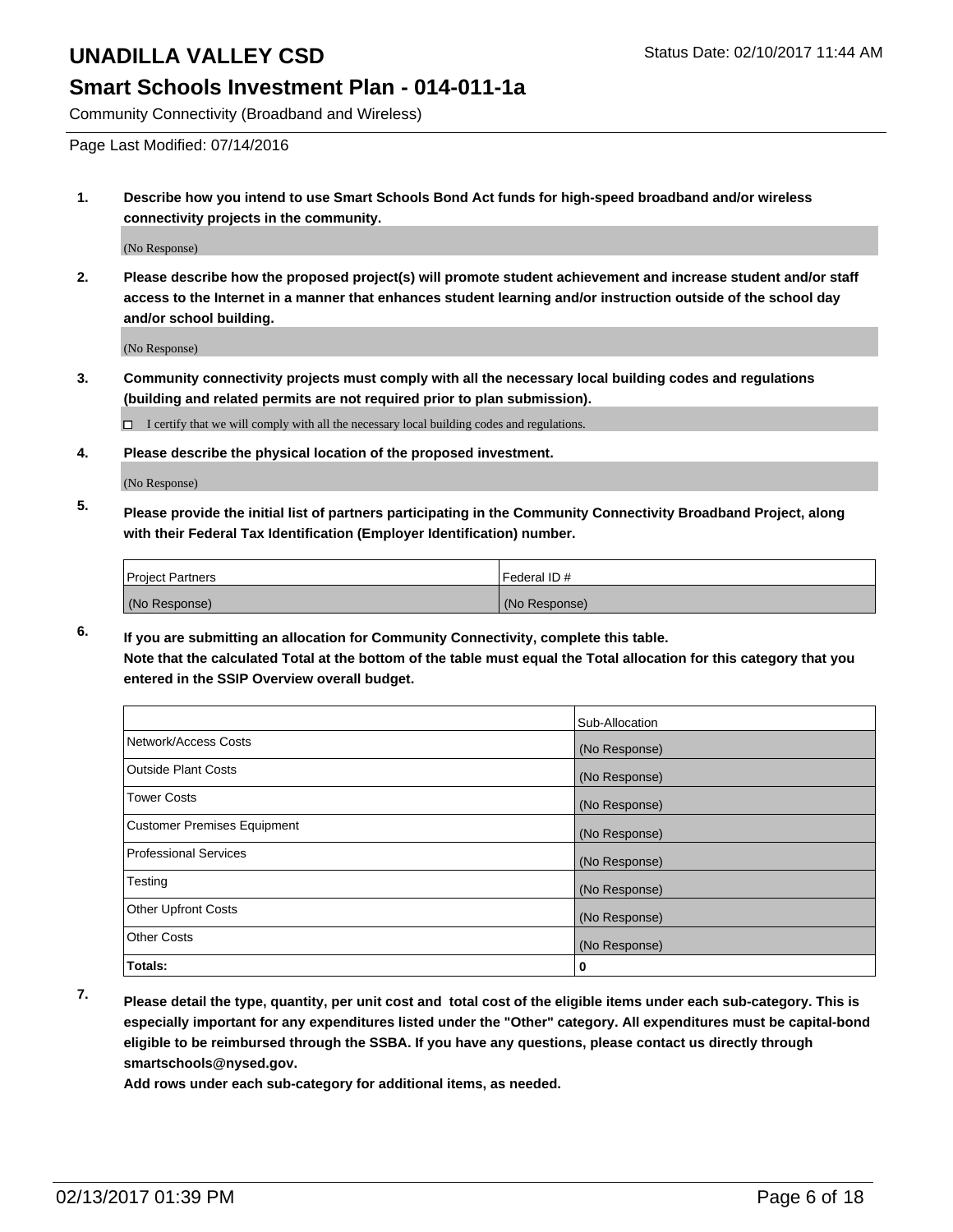## **Smart Schools Investment Plan - 014-011-1a**

Community Connectivity (Broadband and Wireless)

Page Last Modified: 07/14/2016

| Select the allowable expenditure | Item to be purchased | Quantity      | Cost per Item | Total Cost    |
|----------------------------------|----------------------|---------------|---------------|---------------|
| type.                            |                      |               |               |               |
| Repeat to add another item under |                      |               |               |               |
| each type.                       |                      |               |               |               |
| (No Response)                    | (No Response)        | (No Response) | (No Response) | (No Response) |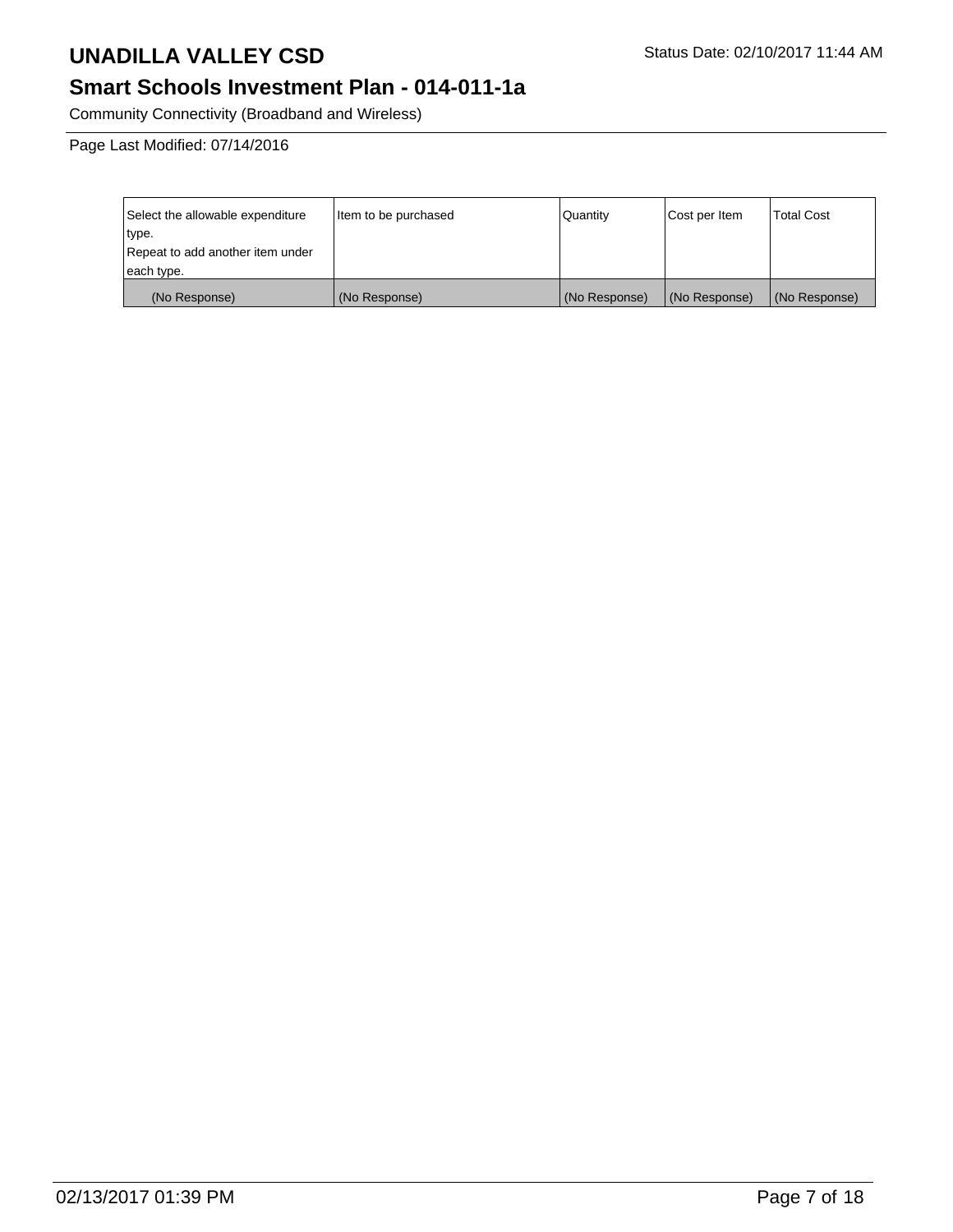#### **Smart Schools Investment Plan - 014-011-1a**

Classroom Learning Technology

Page Last Modified: 07/14/2016

**1. In order for students and faculty to receive the maximum benefit from the technology made available under the Smart Schools Bond Act, their school buildings must possess sufficient connectivity infrastructure to ensure that devices can be used during the school day. Smart Schools Investment Plans must demonstrate that sufficient infrastructure that meets the Federal Communications Commission's 100 Mbps per 1,000 students standard currently exists in the buildings where new devices will be deployed, or is a planned use of a portion of Smart Schools Bond Act funds, or is under development through another funding source.**

**Smart Schools Bond Act funds used for technology infrastructure or classroom technology investments must increase the number of school buildings that meet or exceed the minimum speed standard of 100 Mbps per 1,000 students and staff within 12 months. This standard may be met on either a contracted 24/7 firm service or a "burstable" capability. If the standard is met under the burstable criteria, it must be:**

**1. Specifically codified in a service contract with a provider, and**

**2. Guaranteed to be available to all students and devices as needed, particularly during periods of high demand, such as computer-based testing (CBT) periods.**

**Please describe how your district already meets or is planning to meet this standard within 12 months of plan submission.**

(No Response)

- **1a. If a district believes that it will be impossible to meet this standard within 12 months, it may apply for a waiver of this requirement, as described on the Smart Schools website. The waiver must be filed and approved by SED prior to submitting this survey.**
	- $\Box$  By checking this box, you are certifying that the school district has an approved waiver of this requirement on file with the New York State Education Department.
- **2. Connectivity Speed Calculator (Required)**

|                         | Number of<br>Students | Multiply by<br>100 Kbps | Divide by 1000 Current Speed<br>to Convert to<br>Reauired<br>Speed in Mb | lin Mb           | <b>Expected</b><br>Speed to be<br>Attained Within Required<br>12 Months | <b>Expected Date</b><br>l When<br>Speed Will be<br>l Met |
|-------------------------|-----------------------|-------------------------|--------------------------------------------------------------------------|------------------|-------------------------------------------------------------------------|----------------------------------------------------------|
| <b>Calculated Speed</b> | (No<br>Response)      | (No Response)           | (No<br>Response)                                                         | (No<br>Response) | (No<br>Response)                                                        | l (No<br>Response)                                       |

**3. If the district wishes to have students and staff access the Internet from wireless devices within the school building, or in close proximity to it, it must first ensure that it has a robust Wi-Fi network in place that has sufficient bandwidth to meet user demand.**

**Please describe how you have quantified this demand and how you plan to meet this demand.**

(No Response)

**4. All New York State public school districts are required to complete and submit an Instructional Technology Plan survey to the New York State Education Department in compliance with Section 753 of the Education Law and per Part 100.12 of the Commissioner's Regulations.**

**Districts that include educational technology purchases as part of their Smart Schools Investment Plan must have a submitted and approved Instructional Technology Plan survey on file with the New York State Education Department.**

By checking this box, you are certifying that the school district has an approved Instructional Technology Plan survey on file with the New York State Education Department.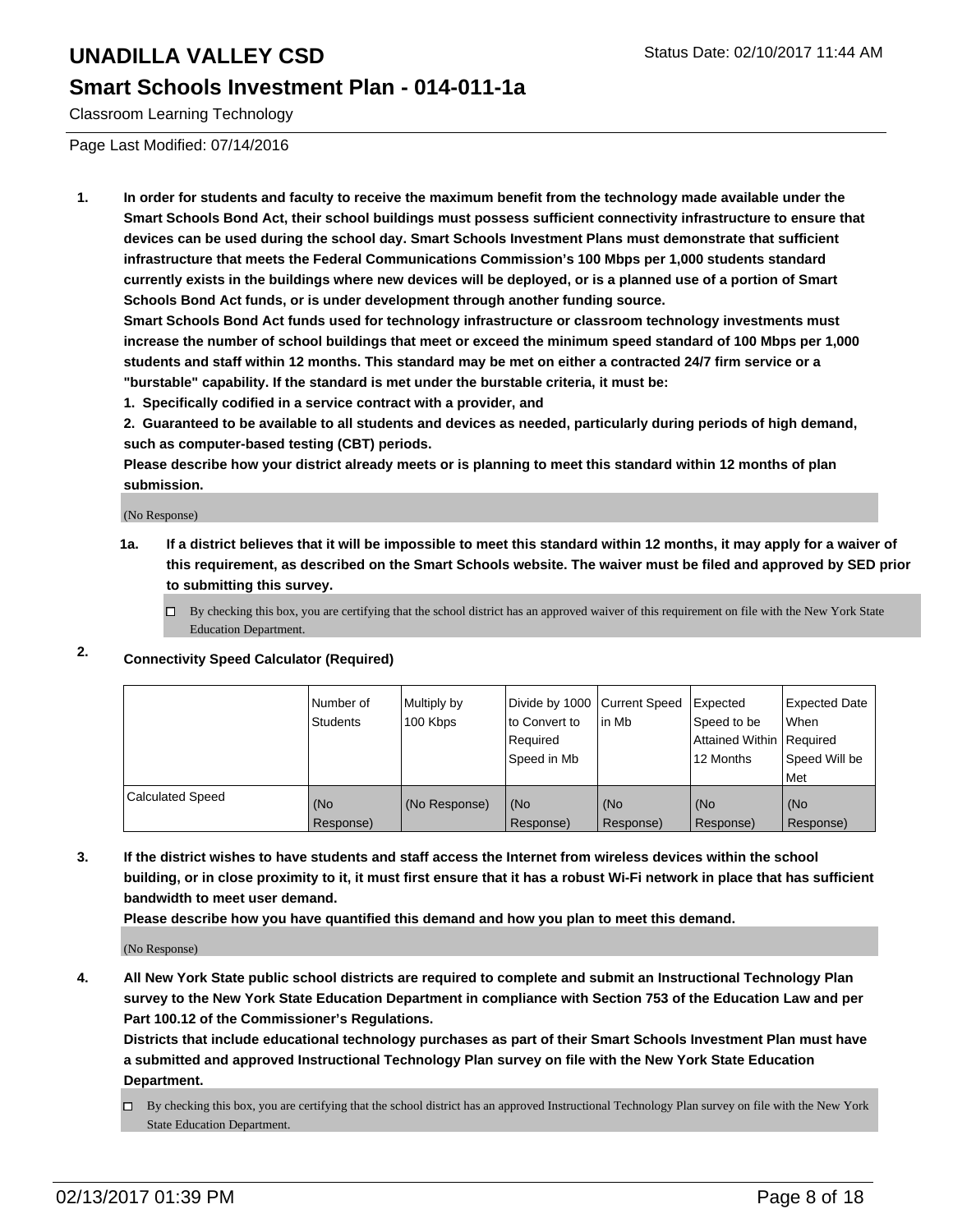### **Smart Schools Investment Plan - 014-011-1a**

Classroom Learning Technology

Page Last Modified: 07/14/2016

**5. Describe the devices you intend to purchase and their compatibility with existing or planned platforms or systems. Specifically address the adequacy of each facility's electrical, HVAC and other infrastructure necessary to install and support the operation of the planned technology.**

(No Response)

- **6. Describe how the proposed technology purchases will:**
	- **> enhance differentiated instruction;**
	- **> expand student learning inside and outside the classroom;**
	- **> benefit students with disabilities and English language learners; and**
	- **> contribute to the reduction of other learning gaps that have been identified within the district.**

**The expectation is that districts will place a priority on addressing the needs of students who struggle to succeed in a rigorous curriculum. Responses in this section should specifically address this concern and align with the district's Instructional Technology Plan (in particular Question 2 of E. Curriculum and Instruction: "Does the district's instructional technology plan address the needs of students with disabilities to ensure equitable access to instruction, materials and assessments?" and Question 3 of the same section: "Does the district's instructional technology plan address the provision of assistive technology specifically for students with disabilities to ensure access to and participation in the general curriculum?"**

(No Response)

**7. Where appropriate, describe how the proposed technology purchases will enhance ongoing communication with parents and other stakeholders and help the district facilitate technology-based regional partnerships, including distance learning and other efforts.**

(No Response)

**8. Describe the district's plan to provide professional development to ensure that administrators, teachers and staff can employ the technology purchased to enhance instruction successfully.**

**Note: This response should be aligned and expanded upon in accordance with your district's response to Question 1 of F. Professional Development of your Instructional Technology Plan: "Please provide a summary of professional development offered to teachers and staff, for the time period covered by this plan, to support technology to enhance teaching and learning. Please include topics, audience and method of delivery within your summary."**

(No Response)

- **9. Districts must contact the SUNY/CUNY teacher preparation program that supplies the largest number of the district's new teachers to request advice on innovative uses and best practices at the intersection of pedagogy and educational technology.**
	- By checking this box, you certify that you have contacted the SUNY/CUNY teacher preparation program that supplies the largest number of your new teachers to request advice on these issues.
	- **9a. Please enter the name of the SUNY or CUNY Institution that you contacted.**

(No Response)

**9b. Enter the primary Institution phone number.**

(No Response)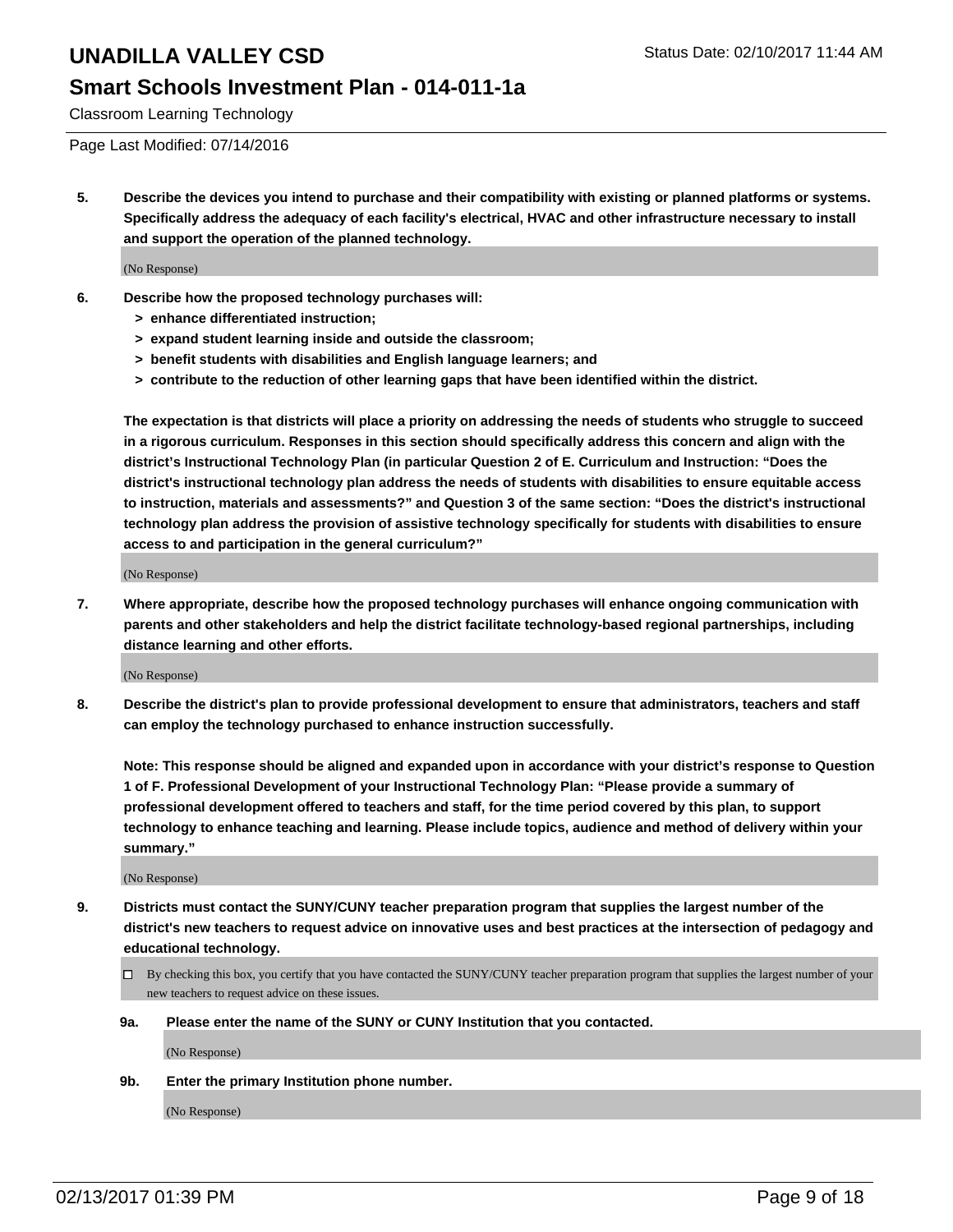### **Smart Schools Investment Plan - 014-011-1a**

Classroom Learning Technology

Page Last Modified: 07/14/2016

**9c. Enter the name of the contact person with whom you consulted and/or will be collaborating with on innovative uses of technology and best practices.**

(No Response)

**10. A district whose Smart Schools Investment Plan proposes the purchase of technology devices and other hardware must account for nonpublic schools in the district.**

**Are there nonpublic schools within your school district?**

 $\Pi$  Yes

 $\square$  No

**11. Nonpublic Classroom Technology Loan Calculator**

**The Smart Schools Bond Act provides that any Classroom Learning Technology purchases made using Smart Schools funds shall be lent, upon request, to nonpublic schools in the district. However, no school district shall be required to loan technology in amounts greater than the total obtained and spent on technology pursuant to the Smart Schools Bond Act and the value of such loan may not exceed the total of \$250 multiplied by the nonpublic school enrollment in the base year at the time of enactment. See:**

**http://www.p12.nysed.gov/mgtserv/smart\_schools/docs/Smart\_Schools\_Bond\_Act\_Guidance\_04.27.15\_Final.pdf.**

|                                         | 1. Classroom<br>Technology<br>Sub-allocation | 2. Public<br>Enrollment<br>$(2014 - 15)$ | 3. Nonpublic<br>Enrollment<br>$(2014-15)$                                                     | l 4. Sum of<br>l Public and<br>l Nonpublic<br>Enrollment | 5. Total Per<br>Pupil Sub-<br>lallocation | 6. Total<br>Nonpublic Loan<br>Amount |
|-----------------------------------------|----------------------------------------------|------------------------------------------|-----------------------------------------------------------------------------------------------|----------------------------------------------------------|-------------------------------------------|--------------------------------------|
| Calculated Nonpublic Loan<br>l Amount i |                                              |                                          | (No Response)   (No Response)   (No Response)   (No Response)   (No Response)   (No Response) |                                                          |                                           |                                      |

**12. To ensure the sustainability of technology purchases made with Smart Schools funds, districts must demonstrate a long-term plan to maintain and replace technology purchases supported by Smart Schools Bond Act funds. This sustainability plan shall demonstrate a district's capacity to support recurring costs of use that are ineligible for Smart Schools Bond Act funding such as device maintenance, technical support, Internet and wireless fees, maintenance of hotspots, staff professional development, building maintenance and the replacement of incidental items. Further, such a sustainability plan shall include a long-term plan for the replacement of purchased devices and equipment at the end of their useful life with other funding sources.**

 $\Box$  By checking this box, you certify that the district has a sustainability plan as described above.

**13. Districts must ensure that devices purchased with Smart Schools Bond funds will be distributed, prepared for use, maintained and supported appropriately. Districts must maintain detailed device inventories in accordance with generally accepted accounting principles.**

 $\Box$  By checking this box, you certify that the district has a distribution and inventory management plan and system in place.

**14. If you are submitting an allocation for Classroom Learning Technology complete this table. Note that the calculated Total at the bottom of the table must equal the Total allocation for this category that you entered in the SSIP Overview overall budget.**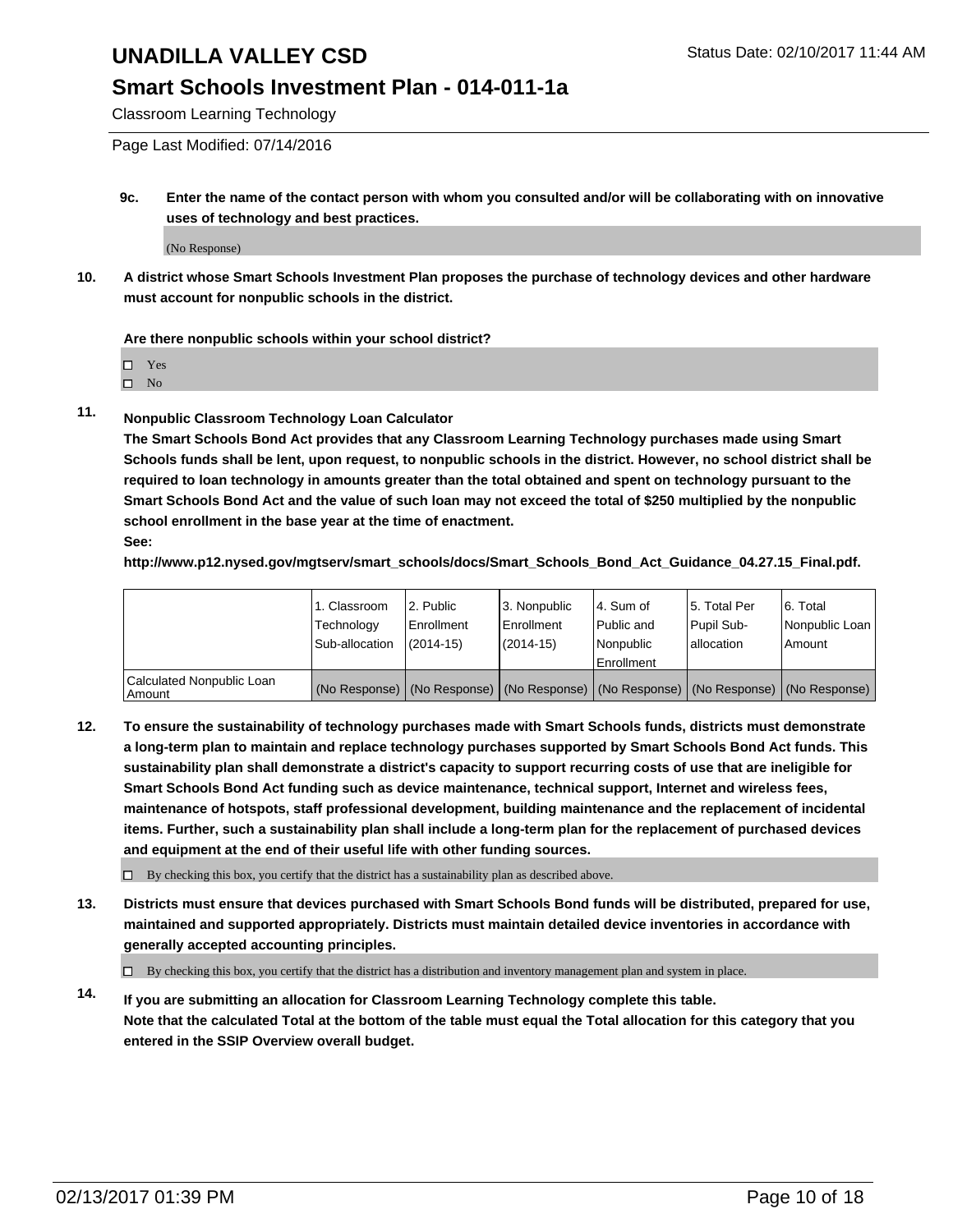### **Smart Schools Investment Plan - 014-011-1a**

Classroom Learning Technology

Page Last Modified: 07/14/2016

|                          | Sub-Allocation |
|--------------------------|----------------|
| Interactive Whiteboards  | (No Response)  |
| <b>Computer Servers</b>  | (No Response)  |
| <b>Desktop Computers</b> | (No Response)  |
| <b>Laptop Computers</b>  | (No Response)  |
| <b>Tablet Computers</b>  | (No Response)  |
| <b>Other Costs</b>       | (No Response)  |
| Totals:                  | 0              |

**15. Please detail the type, quantity, per unit cost and total cost of the eligible items under each sub-category. This is especially important for any expenditures listed under the "Other" category. All expenditures must be capital-bond eligible to be reimbursed through the SSBA. If you have any questions, please contact us directly through smartschools@nysed.gov.**

**Please specify in the "Item to be Purchased" field which specific expenditures and items are planned to meet the district's nonpublic loan requirement, if applicable.**

**NOTE: Wireless Access Points that will be loaned/purchased for nonpublic schools should ONLY be included in this category, not under School Connectivity, where public school districts would list them.**

| Select the allowable expenditure | I Item to be Purchased | Quantity        | Cost per Item | <b>Total Cost</b> |
|----------------------------------|------------------------|-----------------|---------------|-------------------|
| ∣type.                           |                        |                 |               |                   |
| Repeat to add another item under |                        |                 |               |                   |
| each type.                       |                        |                 |               |                   |
| (No Response)                    | (No Response)          | l (No Response) | (No Response) | (No Response)     |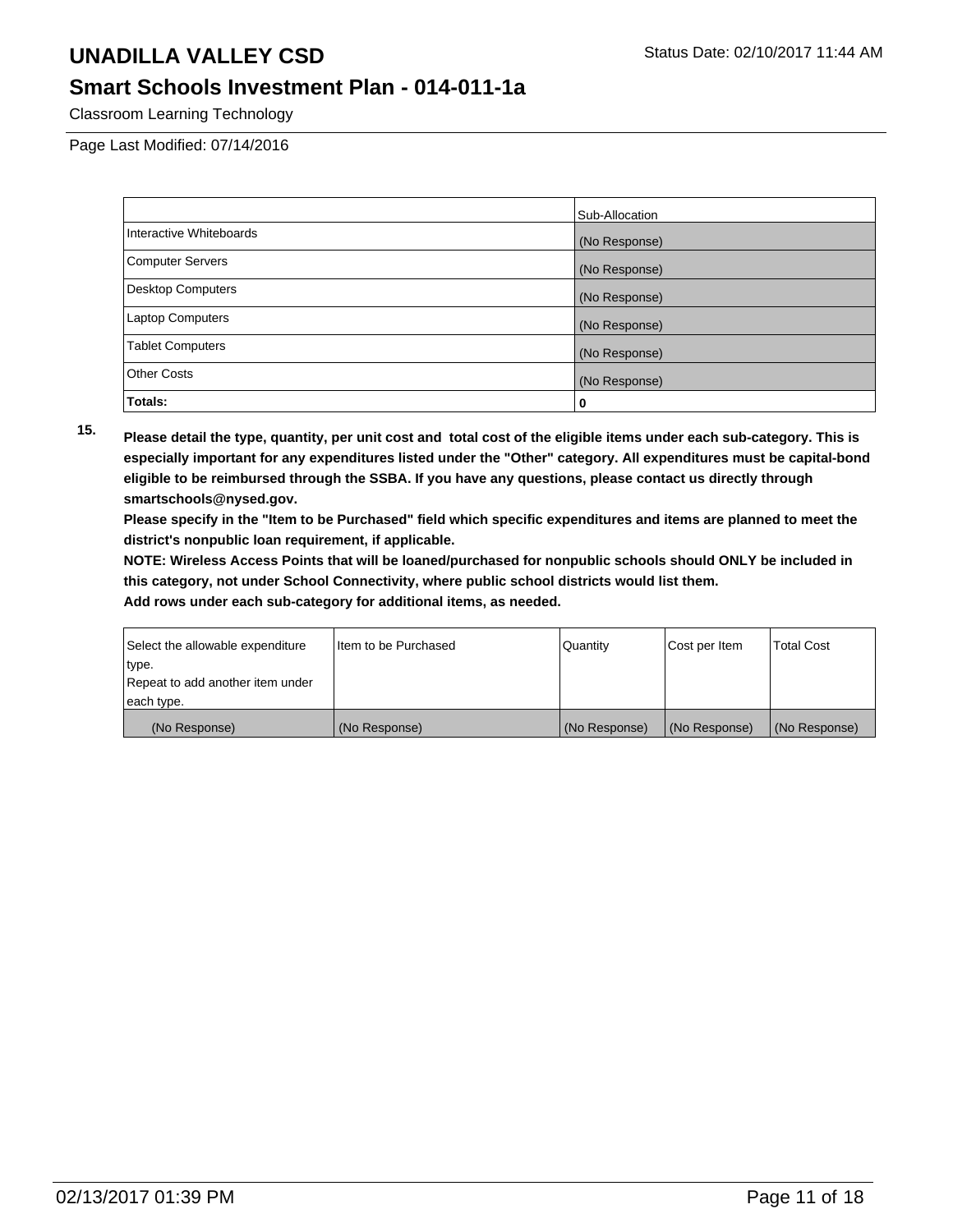### **Smart Schools Investment Plan - 014-011-1a**

Pre-Kindergarten Classrooms

Page Last Modified: 07/14/2016

**1. Provide information regarding how and where the district is currently serving pre-kindergarten students and justify the need for additional space with enrollment projections over 3 years.**

(No Response)

- **2. Describe the district's plan to construct, enhance or modernize education facilities to accommodate prekindergarten programs. Such plans must include:**
	- **Specific descriptions of what the district intends to do to each space;**
	- **An affirmation that pre-kindergarten classrooms will contain a minimum of 900 square feet per classroom;**
	- **The number of classrooms involved;**
	- **The approximate construction costs per classroom; and**
	- **Confirmation that the space is district-owned or has a long-term lease that exceeds the probable useful life of the improvements.**

(No Response)

**3. Smart Schools Bond Act funds may only be used for capital construction costs. Describe the type and amount of additional funds that will be required to support ineligible ongoing costs (e.g. instruction, supplies) associated with any additional pre-kindergarten classrooms that the district plans to add.**

(No Response)

**4. All plans and specifications for the erection, repair, enlargement or remodeling of school buildings in any public school district in the State must be reviewed and approved by the Commissioner. Districts that plan capital projects using their Smart Schools Bond Act funds will undergo a Preliminary Review Process by the Office of Facilities Planning.**

**Please indicate on a separate row each project number given to you by the Office of Facilities Planning.**

| Project Number |  |  |
|----------------|--|--|
| (No Response)  |  |  |

**5. If you have made an allocation for Pre-Kindergarten Classrooms, complete this table.**

**Note that the calculated Total at the bottom of the table must equal the Total allocation for this category that you entered in the SSIP Overview overall budget.**

|                                          | Sub-Allocation |
|------------------------------------------|----------------|
| Construct Pre-K Classrooms               | (No Response)  |
| Enhance/Modernize Educational Facilities | (No Response)  |
| <b>Other Costs</b>                       | (No Response)  |
| Totals:                                  |                |

**6. Please detail the type, quantity, per unit cost and total cost of the eligible items under each sub-category. This is especially important for any expenditures listed under the "Other" category. All expenditures must be capital-bond eligible to be reimbursed through the SSBA. If you have any questions, please contact us directly through smartschools@nysed.gov.**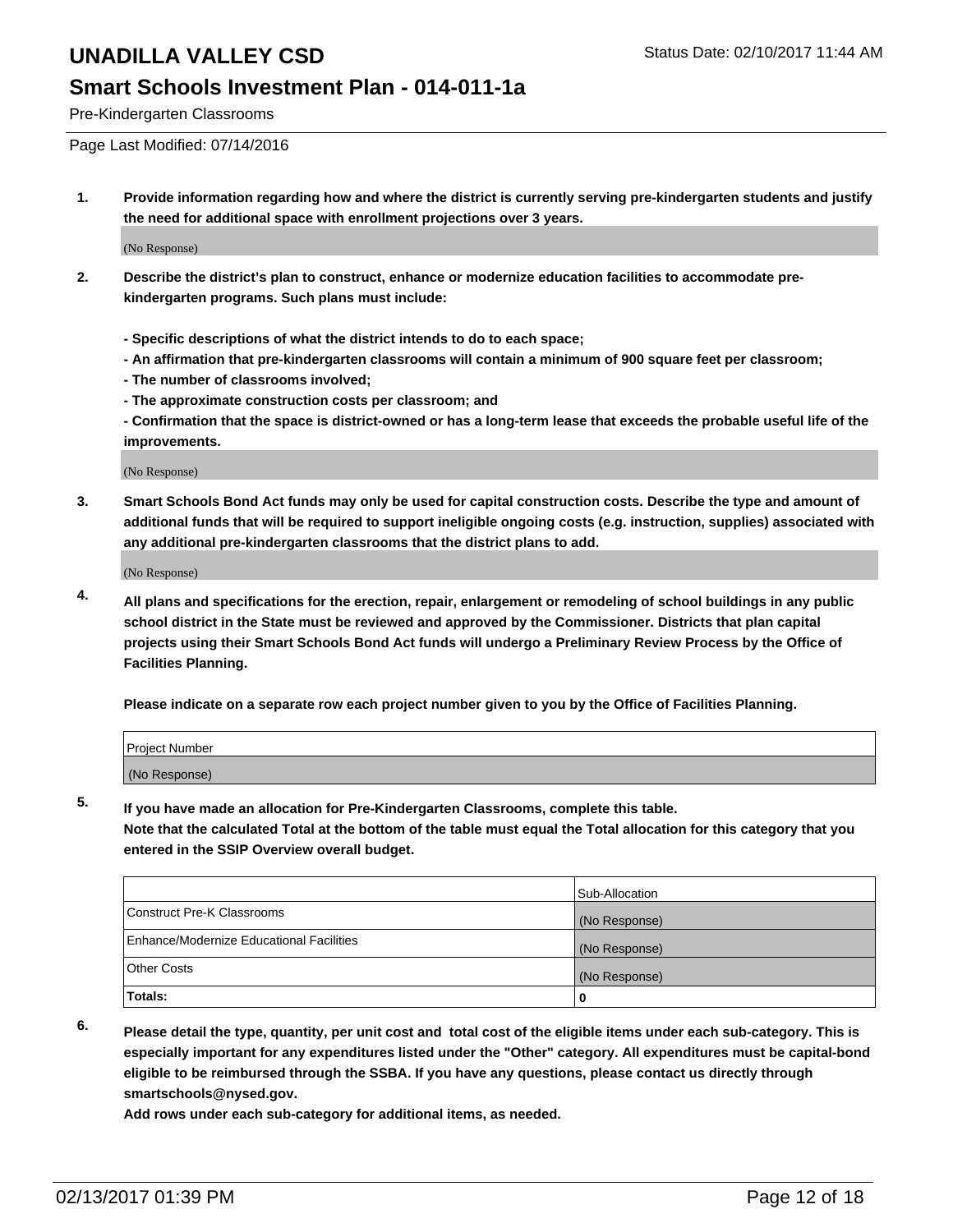## **Smart Schools Investment Plan - 014-011-1a**

Pre-Kindergarten Classrooms

Page Last Modified: 07/14/2016

| Select the allowable expenditure | Item to be purchased | l Quantitv    | Cost per Item | <b>Total Cost</b> |
|----------------------------------|----------------------|---------------|---------------|-------------------|
| type.                            |                      |               |               |                   |
| Repeat to add another item under |                      |               |               |                   |
| each type.                       |                      |               |               |                   |
| (No Response)                    | (No Response)        | (No Response) | (No Response) | (No Response)     |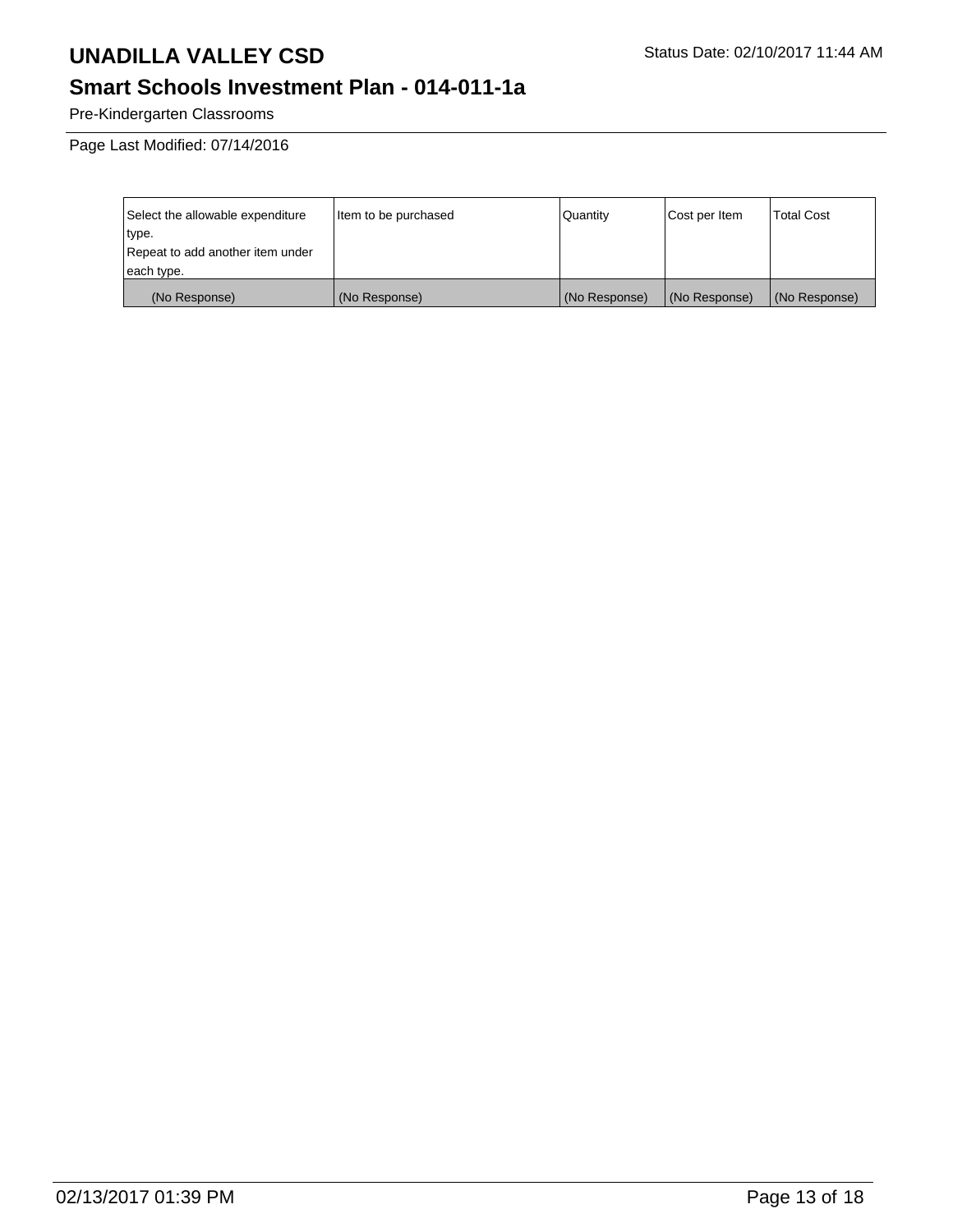### **Smart Schools Investment Plan - 014-011-1a**

Replace Transportable Classrooms

Page Last Modified: 07/14/2016

**1. Describe the district's plan to construct, enhance or modernize education facilities to provide high-quality instructional space by replacing transportable classrooms.**

(No Response)

**2. All plans and specifications for the erection, repair, enlargement or remodeling of school buildings in any public school district in the State must be reviewed and approved by the Commissioner. Districts that plan capital projects using their Smart Schools Bond Act funds will undergo a Preliminary Review Process by the Office of Facilities Planning.**

**Please indicate on a separate row each project number given to you by the Office of Facilities Planning.**

| <b>Project Number</b> |  |
|-----------------------|--|
| (No Response)         |  |

**3. For large projects that seek to blend Smart Schools Bond Act dollars with other funds, please note that Smart Schools Bond Act funds can be allocated on a pro rata basis depending on the number of new classrooms built that directly replace transportable classroom units.**

**If a district seeks to blend Smart Schools Bond Act dollars with other funds describe below what other funds are being used and what portion of the money will be Smart Schools Bond Act funds.**

(No Response)

**4. If you have made an allocation for Replace Transportable Classrooms, complete this table. Note that the calculated Total at the bottom of the table must equal the Total allocation for this category that you entered in the SSIP Overview overall budget.**

|                                                | Sub-Allocation |
|------------------------------------------------|----------------|
| Construct New Instructional Space              | (No Response)  |
| Enhance/Modernize Existing Instructional Space | (No Response)  |
| <b>Other Costs</b>                             | (No Response)  |
| Totals:                                        |                |

**5. Please detail the type, quantity, per unit cost and total cost of the eligible items under each sub-category. This is especially important for any expenditures listed under the "Other" category. All expenditures must be capital-bond eligible to be reimbursed through the SSBA. If you have any questions, please contact us directly through smartschools@nysed.gov.**

| Select the allowable expenditure | Item to be purchased | Quantity      | Cost per Item | <b>Total Cost</b> |
|----------------------------------|----------------------|---------------|---------------|-------------------|
| type.                            |                      |               |               |                   |
| Repeat to add another item under |                      |               |               |                   |
| each type.                       |                      |               |               |                   |
| (No Response)                    | (No Response)        | (No Response) | (No Response) | (No Response)     |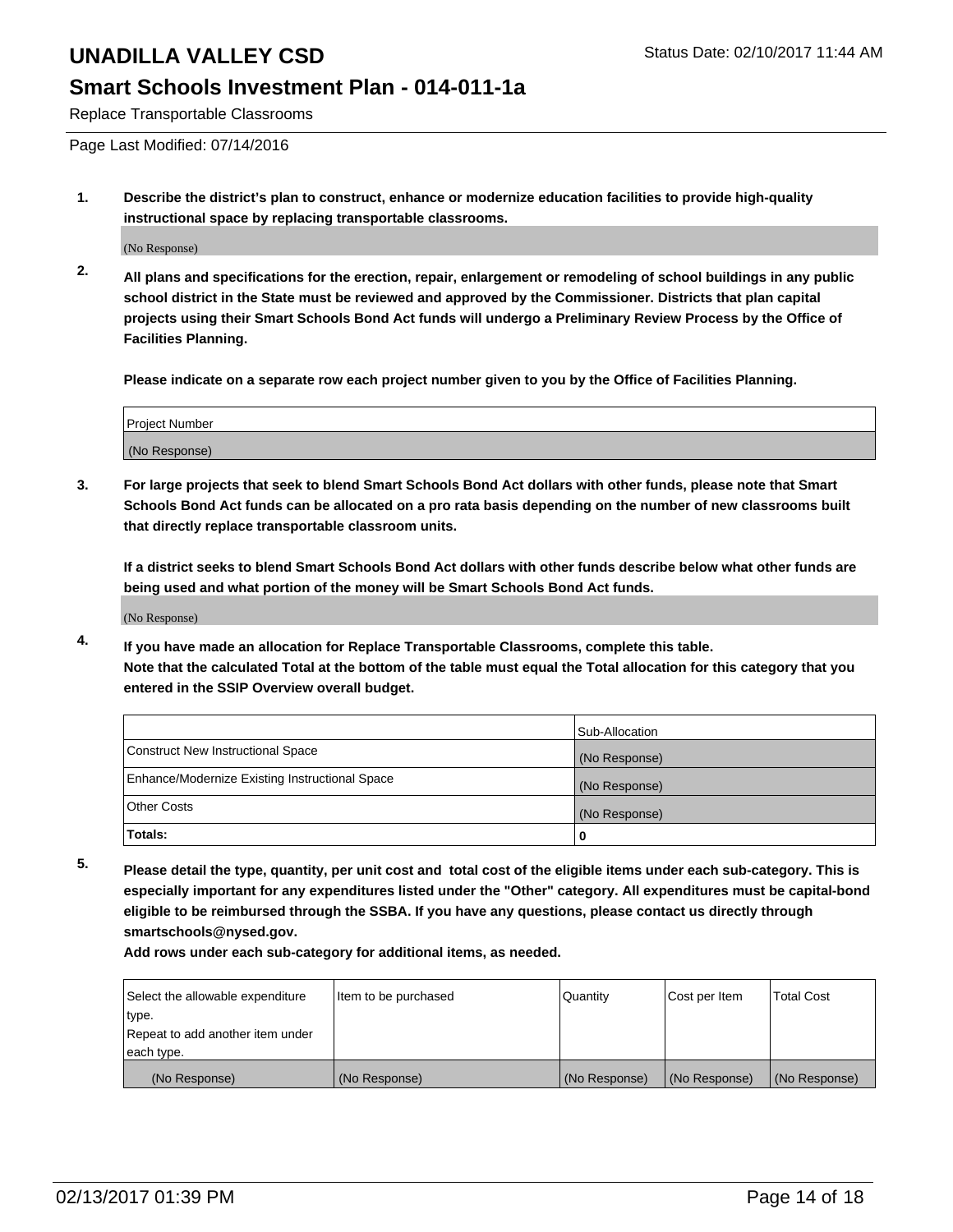### **Smart Schools Investment Plan - 014-011-1a**

High-Tech Security Features

Page Last Modified: 02/07/2017

#### **1. Describe how you intend to use Smart Schools Bond Act funds to install high-tech security features in school buildings and on school campuses.**

The District will continue with the installation and upgrade to our existing surveillance and door access systems. Additional doors will have access/monitoring controls added and enhanced access controls and monitoring controls will be added to existing door entry locations. Additional surveillance cameras will be added to the interior and exterior of our building. The interior of the building is mostly covered but several areas of surveillance needs still exist. The exterior of the building has a few cameras but only cover a small and close portion of the building. The cameras being installed with these funds will have exterior coverage areas that aren't currently covered and at a further distance from the building. The higher/increased megapixel exterior cameras are being utilized as part of the project to provide surveillance coverage at parking areas and access roads that are larger and more distant from the main building. The higher megapixel cameras will allow the cameras to be building mounted and provide surveillance of these areas. This will eliminate the need for excavation, trenching, backfill, re-grading, underground conduits (power and data) and fiber converters which would be required to mount lower megapixel cameras at remote site location away from the building. Access system main controller upgrade is to add modules, components and connectivity to facilitate added and enhanced control and monitoring of existing and added door/entry control locations

*"The existing Access System Main Controller will be upgraded and expanded to provide the connectivity and capability to facilitate the automatic control of additional doors and entries. There will also be an additional auxiliary panel added as part of the access system's main controller to provide and add capacity to monitor the status (open/closed) of added exterior doors/entries to be supervised as part of the overall door access/security system."*

*1) Access System Main Controller - add modules and associated conductors to facilitate added doors/entries control - \$6,000 2) Access System - add Supplemental Panel and associated connectivity and contacts to provide monitoring of added exterior doors and entries status - \$9,000*

**2. All plans and specifications for the erection, repair, enlargement or remodeling of school buildings in any public school district in the State must be reviewed and approved by the Commissioner. Districts that plan capital projects using their Smart Schools Bond Act funds will undergo a Preliminary Review Process by the Office of Facilities Planning.** 

**Please indicate on a separate row each project number given to you by the Office of Facilities Planning.**

| l Proiect Number |  |
|------------------|--|
| 081003040014011  |  |

#### **3. Was your project deemed eligible for streamlined Review?**

Yes

 $\boxtimes$  No

### **4. Include the name and license number of the architect or engineer of record.**

| Name              | License Number        |
|-------------------|-----------------------|
| Jason C. Benedict | 21211<br><u>JIZII</u> |

**5. If you have made an allocation for High-Tech Security Features, complete this table. Note that the calculated Total at the bottom of the table must equal the Total allocation for this category that you entered in the SSIP Overview overall budget.**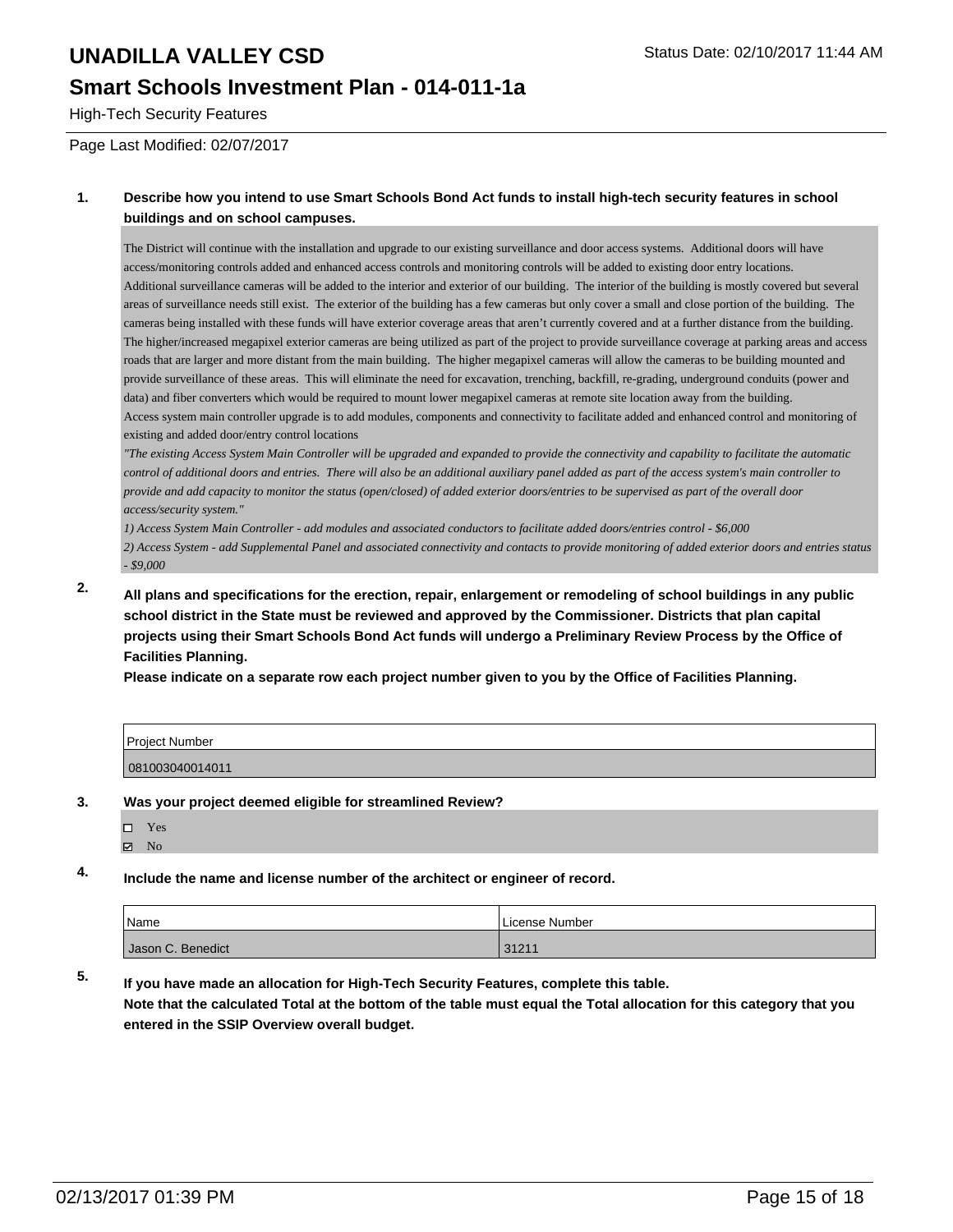# **Smart Schools Investment Plan - 014-011-1a**

High-Tech Security Features

Page Last Modified: 02/07/2017

|                                                      | Sub-Allocation |
|------------------------------------------------------|----------------|
| Capital-Intensive Security Project (Standard Review) | (No Response)  |
| <b>Electronic Security System</b>                    | 127,000        |
| <b>Entry Control System</b>                          | 49,000         |
| Approved Door Hardening Project                      | $\overline{0}$ |
| <b>Other Costs</b>                                   | $\overline{0}$ |
| Totals:                                              | 176,000        |

**6. Please detail the type, quantity, per unit cost and total cost of the eligible items under each sub-category. This is especially important for any expenditures listed under the "Other" category. All expenditures must be capital-bond eligible to be reimbursed through the SSBA. If you have any questions, please contact us directly through smartschools@nysed.gov.**

| Add rows under each sub-category for additional items, as needed. |  |
|-------------------------------------------------------------------|--|
|                                                                   |  |

| Select the allowable expenditure<br>type.<br>Repeat to add another item under<br>each type. | Item to be purchased                                                                   | Quantity       | Cost per Item | <b>Total Cost</b> |
|---------------------------------------------------------------------------------------------|----------------------------------------------------------------------------------------|----------------|---------------|-------------------|
| <b>Electronic Security System</b>                                                           | Exterior Cameras (8 megapixels)                                                        | 4              | 7,000         | 28,000            |
| <b>Electronic Security System</b>                                                           | <b>Interior Cameras</b>                                                                | $\overline{4}$ | 2,000         | 8,000             |
| <b>Electronic Security System</b>                                                           | Network Video Recorder                                                                 | 1              | 20,000        | 20,000            |
| <b>Electronic Security System</b>                                                           | <b>System Conductors Terminations &amp;</b><br>Testing                                 | 3000           | 3             | 9,000             |
| <b>Entry Control System</b>                                                                 | Access System Main Controller-add<br>modules and associated conductors                 | 1              | 6,000         | 6,000             |
| <b>Entry Control System</b>                                                                 | <b>Added Controlled Doors</b>                                                          | 8              | 2,000         | 16,000            |
| <b>Entry Control System</b>                                                                 | Add Monitoring and Request to Exit<br>Devices at Existing Doors with Access<br>Control | 18             | 1,000         | 18,000            |
| <b>Electronic Security System</b>                                                           | Exterior Cameras (16 megapixels)                                                       | $\overline{4}$ | 12,000        | 48,000            |
| <b>Electronic Security System</b>                                                           | Exterior Cameras (30 megapixels)                                                       | 1              | 14,000        | 14,000            |
| <b>Entry Control System</b>                                                                 | Access System - add supplemental<br>panel and associated connectivity and<br>contacts  | 1              | 9,000         | 9,000             |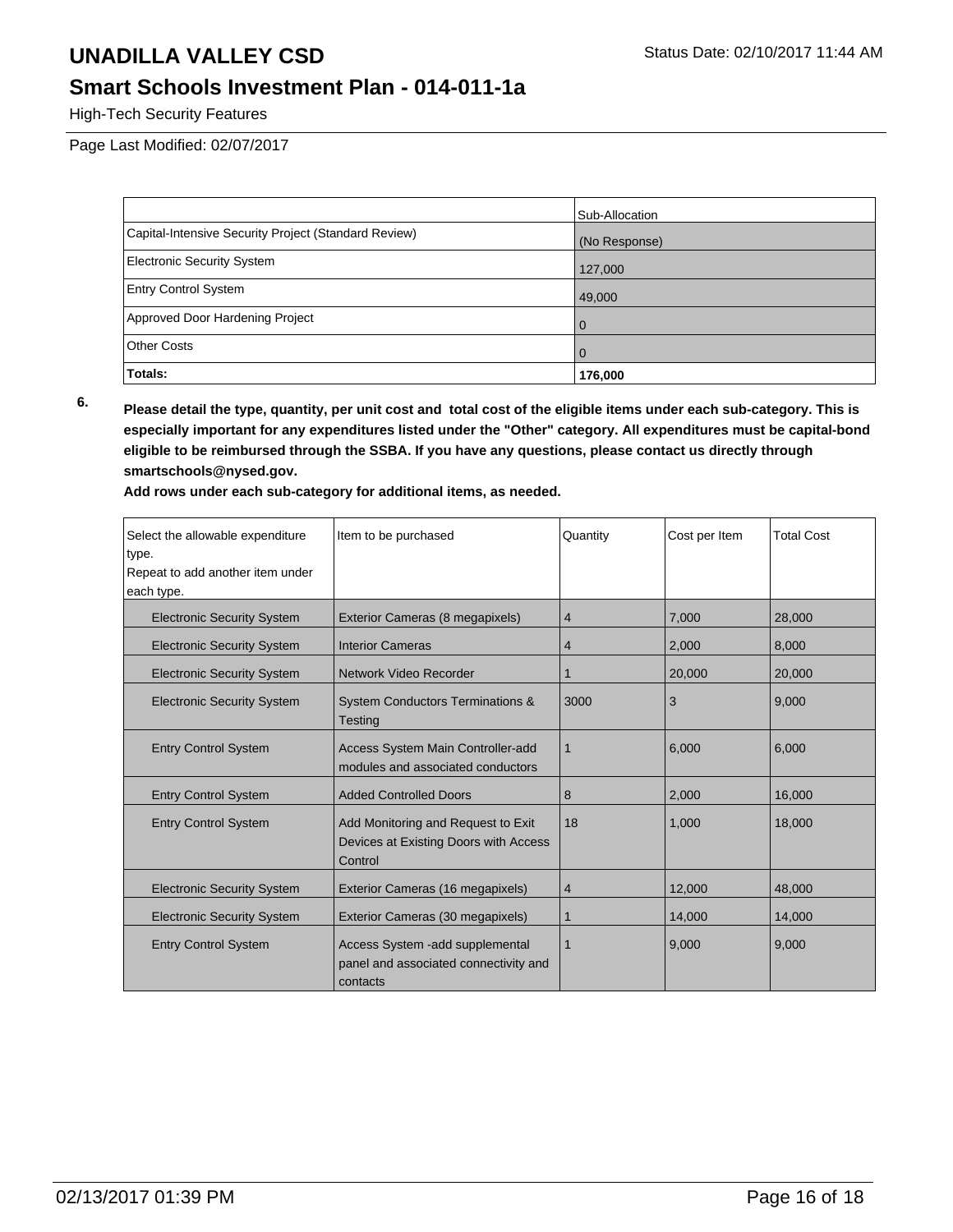# **Smart Schools Investment Plan - 014-011-1a**

Report